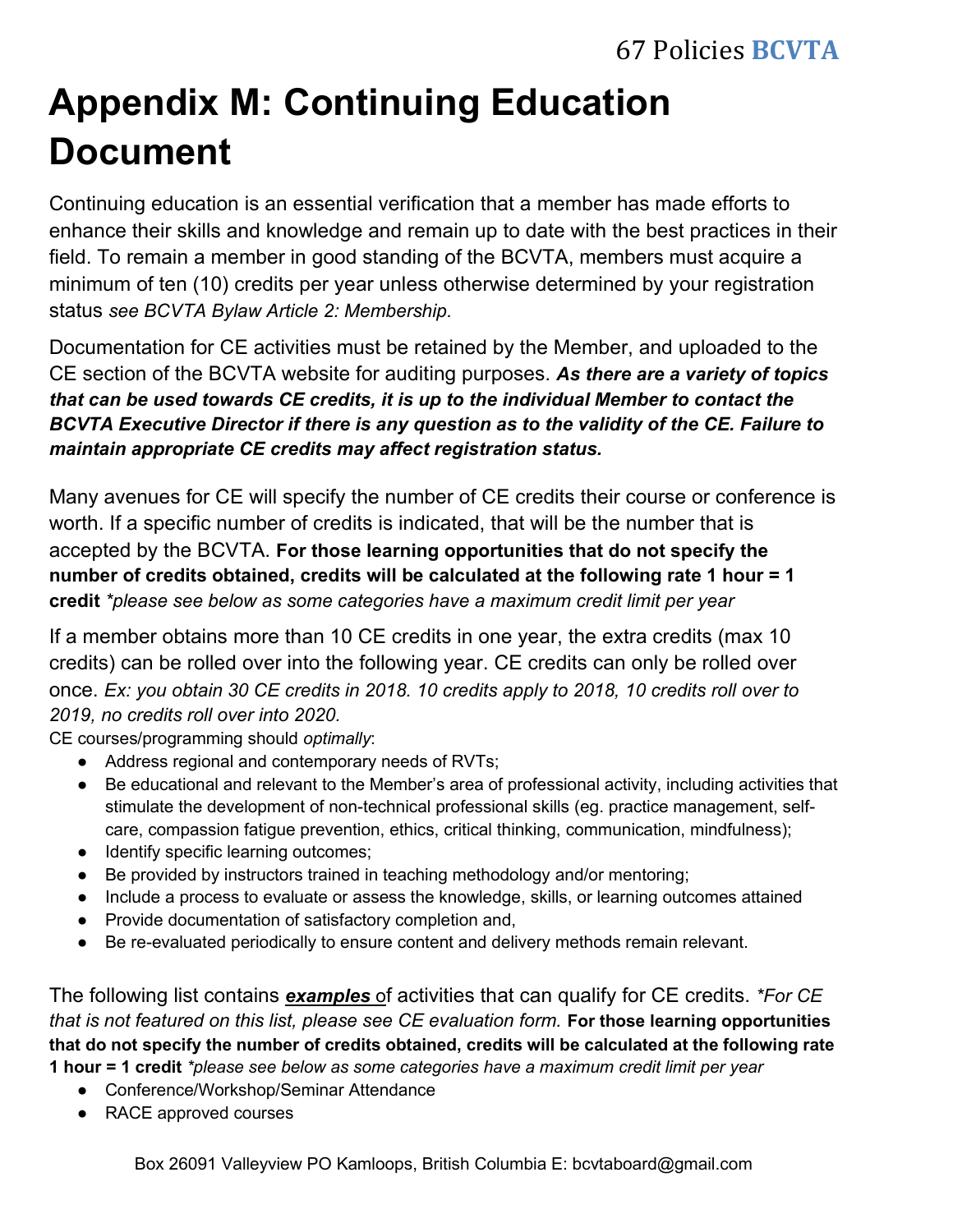- Ɣ Presenter/speaker/workshop facilitator *\*please note, prep time does not count toward CE hours. Only actual presentation time will be accepted.*
- Webinars
- In-Clinic Training (ex. Lunch & Learn with sales rep. Please note, "on the job training" does not count towards CE credits) \**maximum 3 credits per year*
- Specialty certification completion \*20 credits at time of completion
- Ɣ BCVTA AGM*\* 1 credit per year*
- Ɣ BCVTA (or other RVT/animal health organization) Committee Member *\*1 credit per committee to a maximum of 5 credits*
- BCVTA, RVTTC, NAVTA, VHMA, or other animal related professional organization, Executive Board Service *\*5 credits per year for board(s) service*
- Ɣ Member in good standing with an animal related professional organization *other than* BCVTA or RVTTC (ex. CALAS, CAZA, AZVT) *\*1 credit per year*
- Ɣ Outreach (Manning a booth for BCVTA etc. at conference/job fair etc.) *\*1 credit per outreach event, maximum 3 credits per year. Please note, prep time does not count toward CE hours. Only actual presentation time will be accepted.*
- Ɣ Volunteering with a recognized animal welfare organization (ex. BC SPCA, wildlife sanctuaries, etc.) *\*1 credit per event to a maximum of 5 credits per year. Volunteering credits do not roll over to the following year.*
- Volunteering with a recognized organization providing animal wellness projects or disaster relief (ex; CAAT, World Vets, etc.) *\*maximum 5 credits per tour, to a maximum of 5 credits per year.*  WHMIS *\*maximum 2 credits*
- CPR/First Aid
- Chainsaw Safety
- Radiation Safety
- Biosafety
- ATV Ticket

*Activities that meet the stated criteria (above), but do not appear on this list may be eligible for CE credits. For concerns about CE validity please fill out the application form online and submit to bcvtaboard@gmail.com.* You may be required to submit additional information to the BCVTA to support your reasoning for including certain events/activities as valid CE; please keep all information regarding your CE accumulation for **at least 4 years.** *The BCVTA performs yearly audits on 10% of Members to ensure validity of reported CE.*